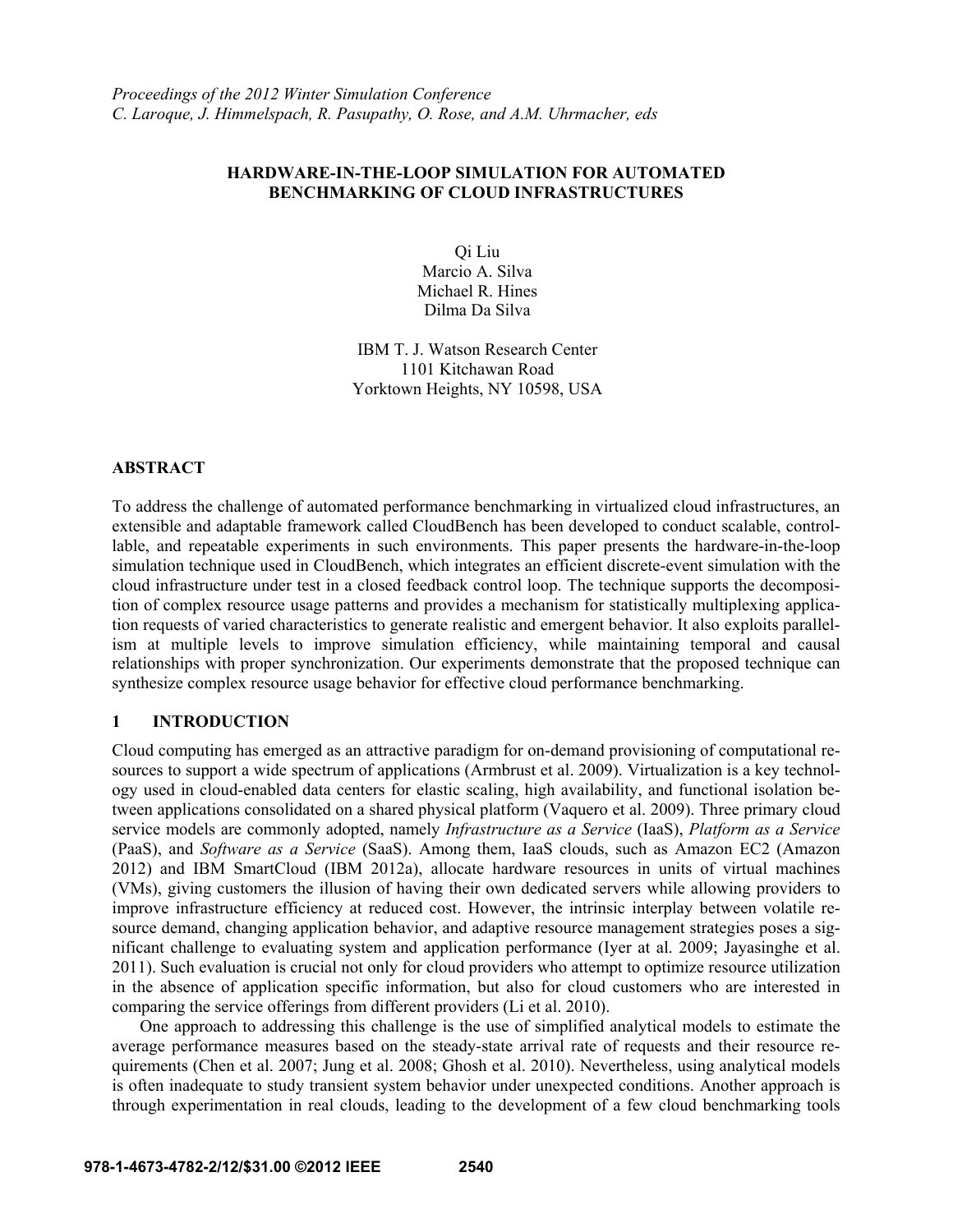(Yigitbasi et al. 2009; Ye et al. 2010; Cooper et al. 2010). Despite their success, most of these tools lack the capability of adaptive experimental control and statistical resource demand aggregation for complex testing scenarios. In contrast to direct experimentation, full system simulation has also been employed to evaluate performance in simulated clouds, which can be controlled precisely to reproduce test results (Calheiros et al. 2011; Sriram and Cliff 2010; Ostermann, Plankensteiner, and Prodan 2011; Nunez et al. 2011). Whereas this approach is useful when the cloud infrastructure is not readily available, simulating the cloud service architecture at full scale is an enormous (if not infeasible) undertaking, requiring difficult tradeoffs between precision and speed to obtain results in a reasonable time.

Hardware-in-the-loop (HIL) simulation is a methodology for hybrid system synthesis where selected hardware and software components are immersed in a closed-loop virtual simulation environment (Ledin 1999). It provides a middle ground between physical prototyping and virtual simulation, combining the advantages of both approaches. Using the HIL simulation methodology, CloudBench is built as an extensible and adaptable framework at IBM Research for automated, scalable, controllable, and repeatable benchmarking of cloud infrastructures. This paper presents the HIL simulation technique that underlies the CloudBench capabilities. Specifically, the technique integrates an efficient discrete-event simulation with real cloud infrastructures in a unified testing framework. A generic method is proposed to facilitate the modeling of highly dynamic resource usage behavior. The requests from different types of applications are multiplexed statistically to emulate realistic resource demand fluctuation in IaaS clouds. The technique also exploits the parallelism between and within application instances to improve execution efficiency and experiment scalability, while preserving temporal and causal relationships with proper synchronization. In addition, a closed feedback loop is used to enhance experimental controllability and adaptability. Our preliminary results show that the technique can effectively assist cloud performance benchmarking by synthesizing complex resource usage patterns from straightforward configurations.

In the rest of the paper, Section 2 reviews related work. Section 3 introduces the CloudBench framework. The HIL simulation technique is covered in Section 4, and the experimental results are discussed in Section 5. Section 6 concludes the paper with suggested future research directions.

## **2 RELATED WORK**

To evaluate performance in IaaS clouds, different analytical methods have been attempted, such as queueing models (Chen et al. 2007), Markov chains (Ghosh et al. 2010), and layered queueing networks (Jung et al. 2008). Although these methods can be used to estimate the *average* performance and resource utilization, they are incapable of describing short-lived, transient behavior when system conditions change drastically (e.g., a sharp surge in application workloads or a sudden change in data access patterns). Moreover, a substantial level of expertise is required to construct and solve sophisticated analytical models (Woodside, Franks, and Petriu 2007), especially for large scale cloud infrastructures.

Workload characterization and synthesis play an important role in capacity planning and stress testing of virtualized data centers. For instance, a statistics-based approach was taken to generate workloads for MapReduce applications by sampling empirical distributions extracted from production traces (Chen et al. 2010; Ganapathi et al. 2010). In (Bodik et al. 2010), the authors analyzed workload and data spikes in real Web servers and used a closed-loop generator to synthesize such spiky loads. These studies offer useful insight that can help system optimization. However, many of them focus only on certain applications, without paying much attention to the volatility of resource usage as VMs come and go in IaaS clouds.

Direct experimentation in a real cloud environment (or a miniature prototype of it) is still the widely accepted method for accurate performance assessment, as exemplified in various lines of research (see, e.g., Jackson et al. 2010). As traditional benchmarks do not fit well the dynamic nature of elastic cloud services (Binnig et al. 2009), a few cloud benchmarking tools were developed to achieve automated experiment configuration, application workload generation, and on-line performance monitoring (Yigitbasi et al. 2009; Ye et al. 2010; Cooper et al. 2010). Yet some tools restrict themselves to a specific aspect of system performance, while others fall short of adaptive control and a reliable way of ensuring experiment repeatability. These limitations hinder their usability in real test cases.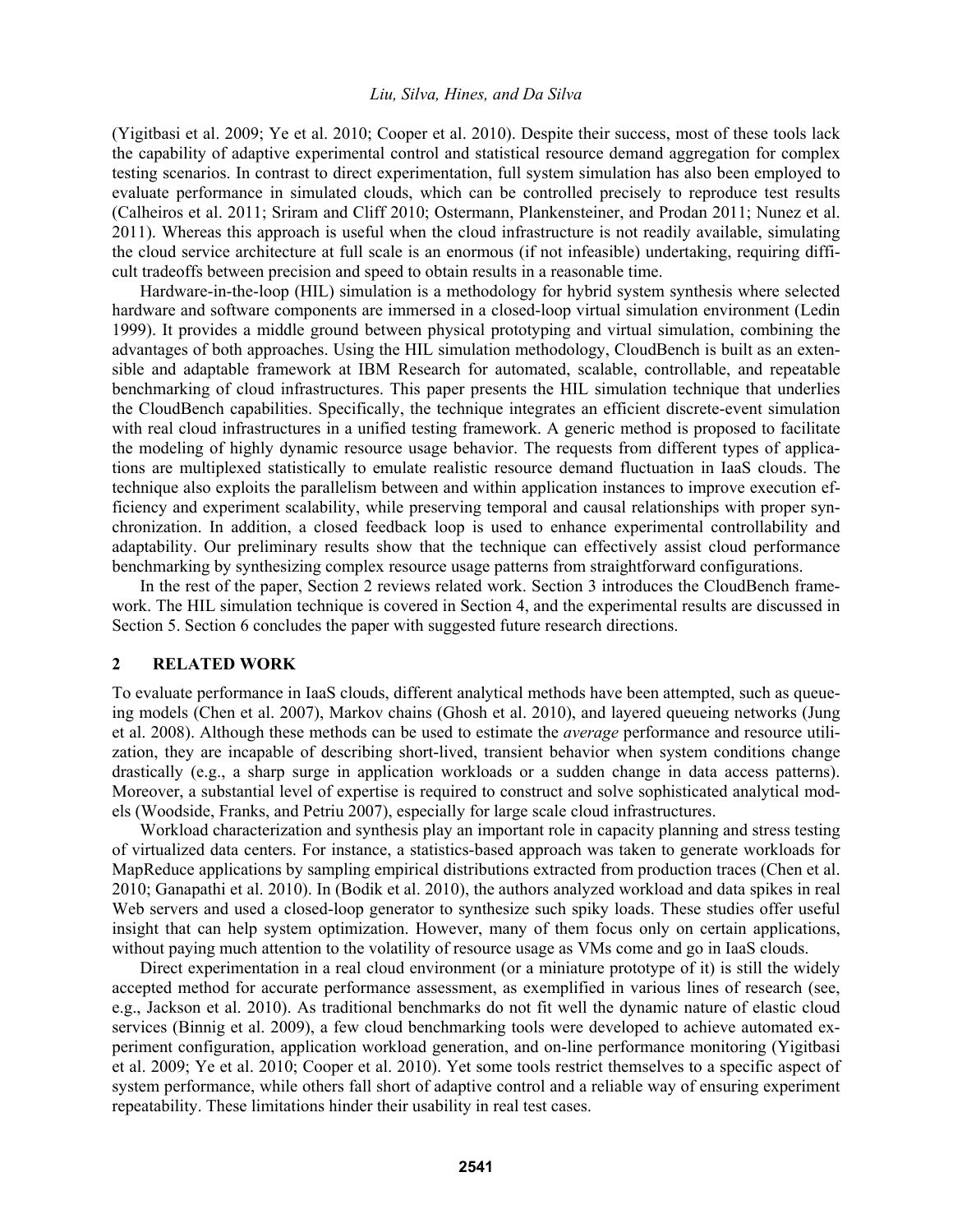Several full system simulators have been developed for cloud infrastructures, including CloudSim (Calheiros et al. 2011), SPECI (Sriram and Cliff 2010), GroudSim (Ostermann, Plankensteiner, and Prodan 2011), and iCanCloud (Nunez et al. 2011). Nonetheless, a cloud infrastructure typically includes multiple geographically distributed data centers connected via wide area networks. Each data center can have thousands of servers and storage systems networked together. This vast pool of physical resources is managed by layers of interacting software components. Modeling such a large-scale and diverse distributed system in detail is an exceedingly complex task, which is compounded further by the fact that the design and implementation of most commercial clouds are opaque to outside modelers, making it difficult to validate the models. Moreover, a full infrastructure simulation would suffer from an explosion of parameters (Paxson and Floyd 1997), requiring a systematic sensitivity analysis to avoid misleading results (Mills, Filliben, and Dabrowski 2011). To obtain performance data within a reasonable time, the simulation would need to trade precision for speed, even with advanced parallel and distributed simulation techniques. On the other hand, modeling and simulation (M&S) has proven to be an invaluable tool for studying various aspects in cloud computing, from horizontal scaling (Idziorek 2010) to resource scheduling (Assuncao, Costanzo, and Buyya 2009), just to name a few.

Traditionally used as a prototyping and validation technique for embedded systems, HIL simulation has evolved as a methodology for synergistic system integration and optimization (Schludermann, Kirchmair, and Vorderwinkler 2000; Papp, Dorrepaal, and Verburg 2003; Hosking and Sahin 2009). A HIL simulation is a *control system* that combines a physical system under test (SUT) and a virtual simulation environment within a bidirectional closed loop (Fathy et al. 2006). The simulated environment monitors the state of the SUT via sensor signals and injects synthetically generated actuator commands into the SUT to trigger operations at appropriate times (Ledin 1999). The use of synthetic command generation and closed-loop feedback allows for the automation of experiments in a controllable, adaptable, and repeatable way. In this paper, we apply the principles of HIL simulation to cloud performance benchmarking, using a discrete-event simulation (with plug-in statistical models) to drive experiments in the clouds.

## **3 THE CLOUDBENCH FRAMEWORK**

This section briefly introduces the CloudBench framework, providing the necessary background for the proposed HIL simulation technique. From a high-level view as shown in Figure 1, CloudBench consists of two main components: a *front-end* and a *back-end*, which interact with each other in a closed feedback loop. The former is built around a discrete-event simulation engine that generates synthetic resource usage patterns, whereas the latter carries out application benchmarking in a chosen cloud infrastructure.



Figure 1: CloudBench overview

The front-end models and simulates the resource usage behavior in a cloud by submitting a sequence of requests through the cloud's public interface. Each *request* is represented as an *event* composed of a set of ingredient *operations* for creating or destroying a specific type of *application instance* with one or more constituent VMs. For example, an instance of the DayTrader online stock trading benchmark application has three VMs (DayTrader 2012): a *workload driver* that mimics a variable number of clients by issuing concurrent stock purchase and sell orders to a WebSphere *application server* (IBM 2012b), which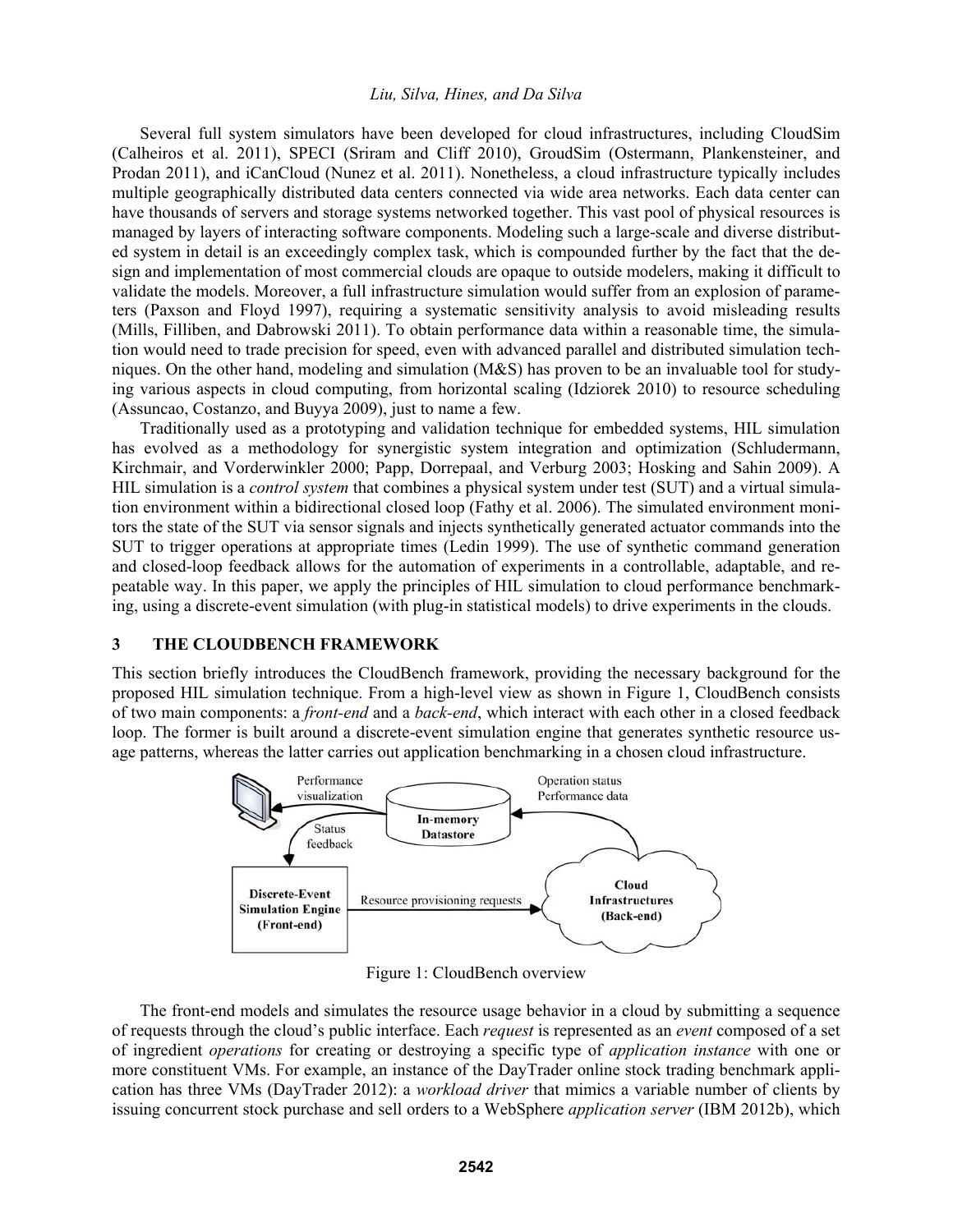processes the client orders using a DB2 *database server* (IBM 2012c). Note that the requests from the front-end are actually served by *actuators* operating in the back-end; and the complete stack of application VMs is allocated in the cloud. This enables the front-end to execute in a cloud- and applicationagnostic fashion, without being overwhelmed by the hardware and application configurations. Furthermore, as the clients of the application benchmarks are also hosted in the cloud, this approach enhances experiment scalability by taking advantage of the scalability of the cloud infrastructure itself.

In response to a request, the back-end actuators perform the VM provisioning operations. Once the VMs are up and running, the actuators trigger the necessary configuration operations, defined as scripts in the VM image, to establish the connection between the VMs based on the application topology. The actuators then start the application benchmark and monitor its performance in the cloud. At the end of each operation, the execution status is sent back to the front-end using a publish/subscribe mechanism through an in-memory datastore, such as Redis (Redis 2012). The status feedback is used by the front-end for a variety of adaptive experimental controls, as will be discussed in Section 4. In the meantime, application performance data (as well as system and guest VM performance measures, if available) are streamed into the datastore for visualization in real time.

CloudBench supports the definition of *resource pools*, each with one or more *VM containers*. A VM container can represent a single physical server or an EC2 availability zone with multiple data centers. Different placement strategies, such as round-robin and random, can be applied when submitting VM provisioning requests to the pools and containers. In this way, the benchmark application clients can run at remote locations different from that of the application servers, enabling truly distributed benchmarking experiments. Furthermore, it allows for the investigation of VM migration and load balancing algorithms across VM containers in a prototype cloud testbed. The framework already includes a collection of macro and micro application benchmarks, such as DayTrader (DayTrader 2012), LAMP (Linux/Apache/ MySQL/PHP stack), Hadoop (Apache 2012), Windows desktop applications, CoreMark (EEMBC 2012), IOzone (Norcott and Capps 2006), and Netperf (Jones 2012). It also provides an interface to incorporate additional benchmarks. In the next section, we present the HIL simulation technique used in CloudBench.

## **4 HIL SIMULATION**

## **4.1 Requirements**

To drive large-scale cloud benchmarking experiments in real time, the front-end discrete-event simulation needs to fulfill the following requirements.

- **Synchronous advance of simulated time**. Unlike a typical discrete-event simulation wherein the (simulated) virtual time jumps immediately to the time stamp of the next event after processing the current event, the front-end must pace the advance of virtual time in synchrony with the advance of real wallclock time. This is required so that the resource usage patterns appear realistic to the physical cloud infrastructure under test.
- **Asynchronous event processing**. Provisioning a VM can take up to tens of minutes, while the execution of an application benchmark can last hours to days to measure performance variations under changing loads and across different time periods. Hence, the events should be processed asynchronously in a parallel and distributed manner to avoid unnecessary blocking.
- **Adaptive control**. Individual VMs may fail during their lifetime, which could render an application instance unusable. Moreover, a user may want to limit the number of active VMs to contain experiment cost or to avoid running out of available resources. Based on the feedback from the back-end, the front-end should be able to respond to such situations appropriately in order to, for example, control event dispatch rate or clean up a failed application instance.
- **Experiment replay**. It is often desirable to regenerate exactly the same resource usage behavior as observed in a previous experiment for evaluating alternative algorithms or comparing different cloud configurations. Therefore, the front-end should preserve the events (and their attributes) in an experiment to allow for deterministic replay later.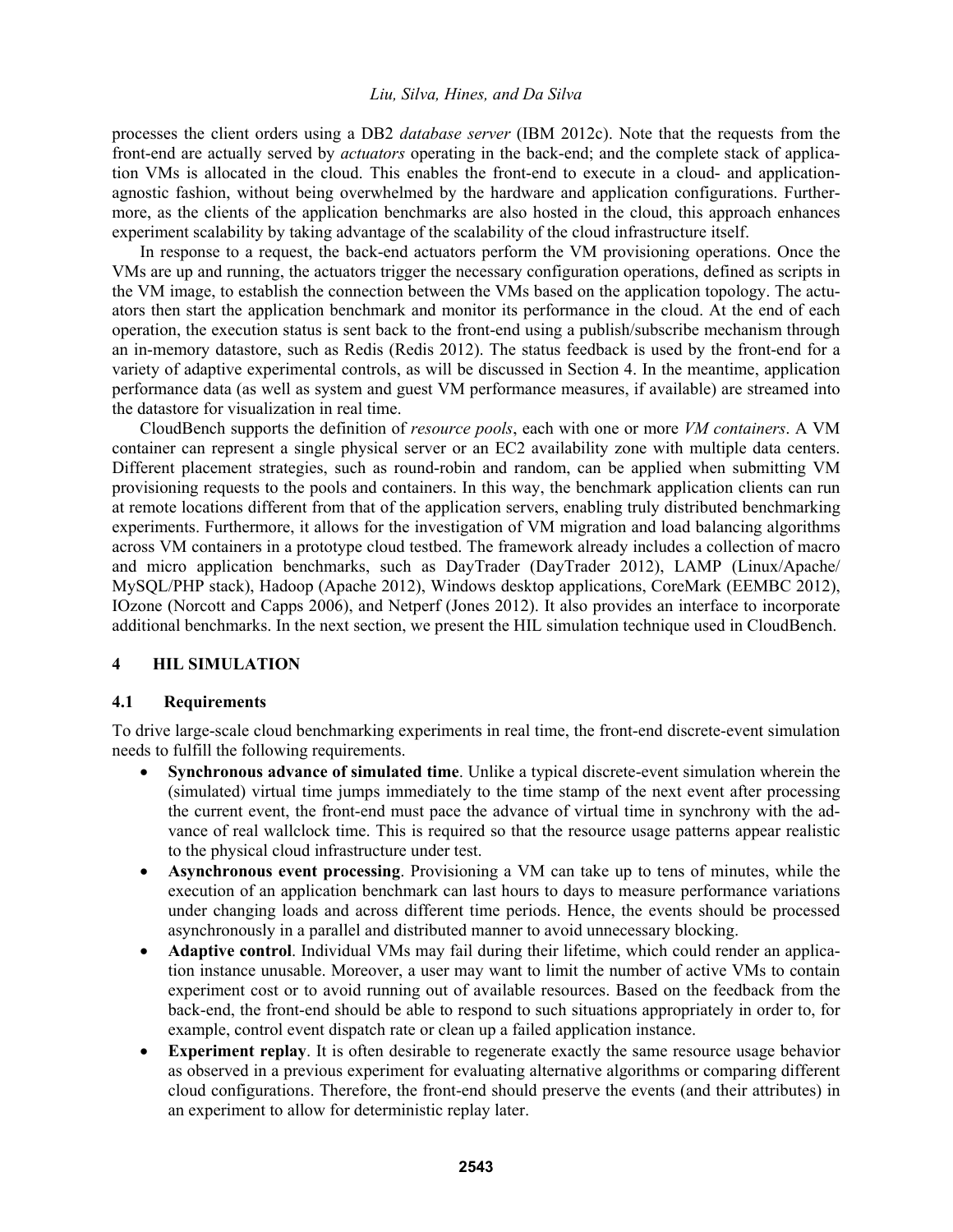# **4.2 Architecture**

Figure 2 gives an architectural view of the HIL simulation, showing the main logical processes (LPs) and the interactions between them. The front-end employs three types of LPs: a set of *event generators* (EGs), an *event dispatcher* (ED), and a set of *operation dispatchers* (ODs). On the other hand, the back-end defines one type of LPs (or *actuators*) for each type of benchmarking operation performed in a cloud infrastructure under test (e.g., create or destroy a VM; define, execute, or undefine an application, and so forth). While the ED runs continuously in an experiment, the other LPs can be spawned and ended dynamically as needed. Depending on the scalability requirement, the LPs can be implemented as physical processes, threads, or a mix of them, which can be hosted on one or more physical or virtual machines.



Figure 2: HIL simulation architecture

At the front-end, events are loaded from trace files (*static sources*), or generated by EGs (*dynamic sources*), or a combination of both. A static source may be derived from a cloud production trace with arbitrary empirical distributions (e.g., event inter-arrival time and lifetime), while a dynamic source generates events using predefined parametric distributions that model the dynamics of a certain type of application. The events within a source are kept in non-decreasing time stamp order, with a special stop event at the end of the stream. Multiple streams of events from different sources are multiplexed into a centrally managed future event list (FEL), which serves as a producer-consumer buffer between the EGs and the ED. This multi-source statistical event multiplexing offers two advantages. First, it allows for the decomposition of complex resource usage patterns, which would not be easily described using a monolithic approach, into more manageable and mathematically tractable components. Each component can be modeled and validated separately, reducing the input modeling effort and promoting the reuse of validated models. Secondly, the aggregation of individual components with varied characteristics facilitates the study of emergent overall behavior, bringing the experiment condition closer to the reality in IaaS clouds.

During an experiment, the ED retrieves events scheduled for the same time from the FEL and creates a set of ODs (one per event) to process them concurrently, exploiting *event-level parallelism* between simultaneous application requests. An OD in turn creates a set of actuators (one per operation) to execute the event's internal operations in parallel, exploring *operation-level parallelism* between independent activities while maintaining the correct ordering of causally related operations. All events executed are appended into the processed event list (PEL), which is dumped incrementally into a trace file that can be used for deterministic replay. The status feedback from the actuators is stored along with the events and operations in the PEL, allowing for adaptive experimental control as will be discussed in Section 4.5.

## **4.3 Event Generation**

An EG generates events using statistical models that describe the resource usage characteristics of a specific type of application. Although out of the scope of this paper, these statistical models can be constructed by mining the data collected from a production cloud, which is an active research area (e.g., Ganapathi et al. 2010). Alternatively, they can be provided by users to create synthetic test conditions.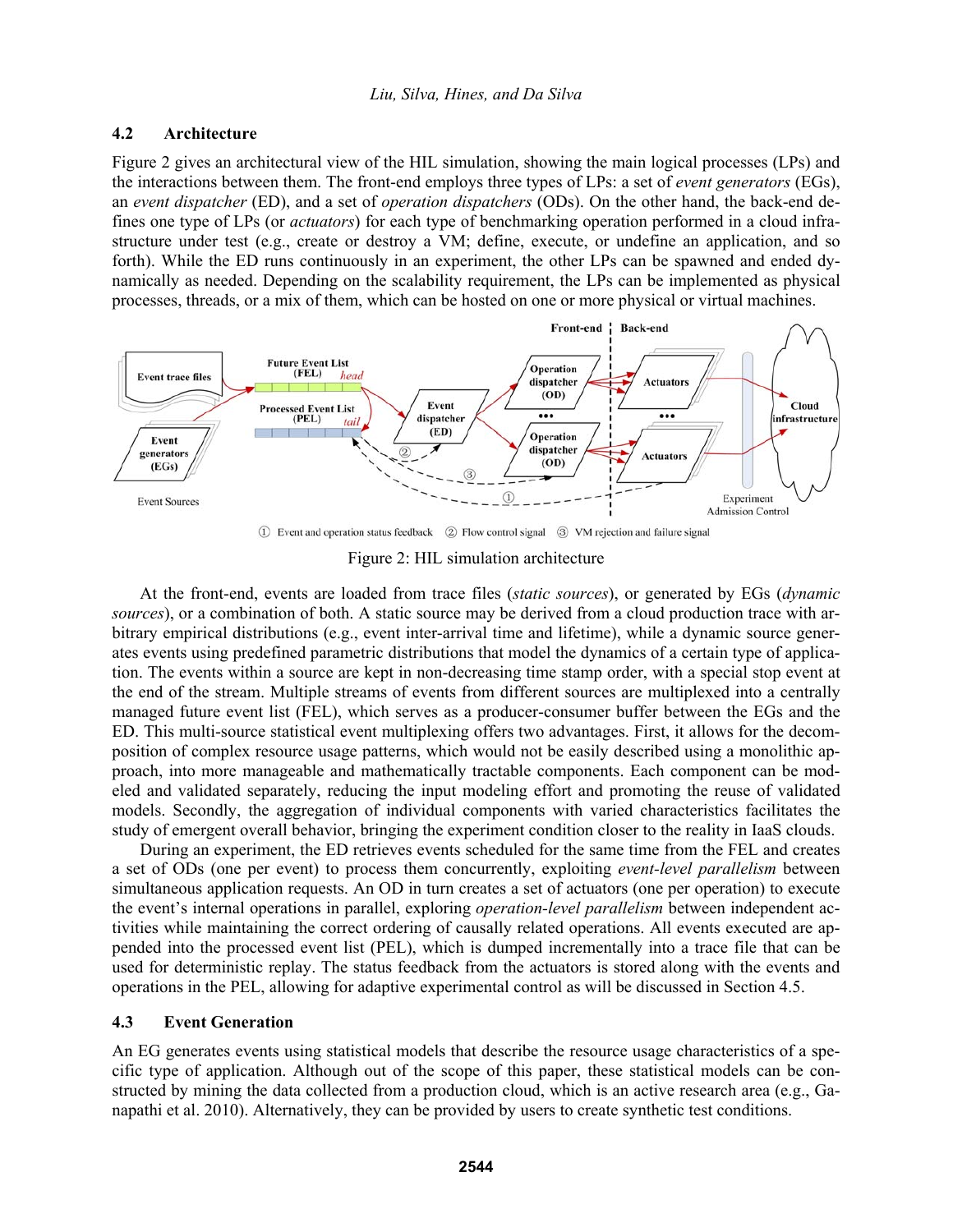| a. Creation Event Template                                                                                                                                                                                            | <b>b. Destruction Event Template</b>                                                                                                                                  |
|-----------------------------------------------------------------------------------------------------------------------------------------------------------------------------------------------------------------------|-----------------------------------------------------------------------------------------------------------------------------------------------------------------------|
| $T_a$ @ event {evAnno}<br>0 @ create VM \$name <sub>1</sub> \$type \$size \$container \$placement {opAnno}<br>$\cdots$<br>$\mathbf{0}$ @ create VM \$name <sub>N</sub> \$type \$size \$container \$placement {opAnno} | $T_d$ ( <i>a</i> ) event {evAnno}<br>$\mathbf{0}$ @ undefine APP <i>\$appName</i> { $\{opAnno\}$ }<br>1 $\omega$ destroy VM $\mathfrak{S}$ name <sub>l</sub> {opAnno} |
| 1 @ define APP SappName SappType Sname <sub>1</sub> ,,name <sub>N</sub> {opAnno}<br>2 @ execute APP \$appName \$loadLevel \$duration {opAnno}                                                                         | $\cdots$<br>1 @ destroy VM $\mathcal{S}$ name <sub>N</sub> {opAnno}                                                                                                   |

Figure 3: Event templates

As shown in Figure 3, an event has a *composite structure* with several internal operations needed to create or destroy an application instance in the cloud. For each application instance, a pair of *creation* and *destruction* events is generated using the event templates and subsequently inserted into the FEL. Based on given distributions, the event time stamps represent the instance arrival time  $(T_a)$  and departure time  $(T_d)$  respectively, relative to the experiment start time. The internal operations of an event are grouped by *sequence numbers* (shown as bold fields), which serve as a tie-breaking mechanism that indicates the causal dependency between groups of operations within that event. Operations with the same sequence number are independent and can be executed in parallel, whereas operations with a larger sequence number must wait until the preceding group is completed. Taken together, the time stamps and sequence numbers unambiguously determine the temporal and causal relations between the events and operations.

An operation is specified by a set of parameters (shown as italic fields), which are passed to back-end actuators. For example, a VM creation operation uses five parameters: name, type, size, container, and placement of the VM. An application instance is defined by its name and type, along with the names of its constituent VMs. The load level and duration parameters tell an actuator how to vary application workload periodically during the execution. The VM names assigned in a creation event are used in the corresponding destruction event to destroy the application instance properly. These template parameters are filled in by an EG using predefined values or random numbers sampled from statistical distributions. Besides, an event or operation is associated with an annotation (shown as underscored fields), which is a key-value map for storing the status feedback updated by the actuators.

Figure 4 depicts the stream of events generated by an EG. The lifespan of an EG is configured by setting its activation and end times (called *activation by schedule*). Alternatively, an EG can be spawned and terminated dynamically according to specific conditions such as when a certain level of resource overcommitment is reached in the cloud (called *activation by condition*). Instead of generating and inserting events into the FEL well in advance, the EGs do so *just in time* when the time stamp of a creation event becomes imminent, for several reasons. First, it allows the event insertions to be scattered naturally following the inter-arrival distributions, alleviating the contention when multiple EGs access the FEL at the same time. Secondly, the FEL is kept relatively short as events are extracted by the ED shortly after insertion, with lower overhead for event queue operations. Finally, it accelerates the deletion of any unprocessed future events originated from an EG when the EG is terminated prematurely before its end time.



#### **4.4 Event Dispatching**

In the simulation main loop given in Figure 5a, the ED checks the FEL periodically (a configurable *polling interval Δ*) to extract events with time stamps smaller than or equal to the current execution time, thus synchronizing virtual event time with real wallclock time. An event with time stamp *t* is guaranteed to be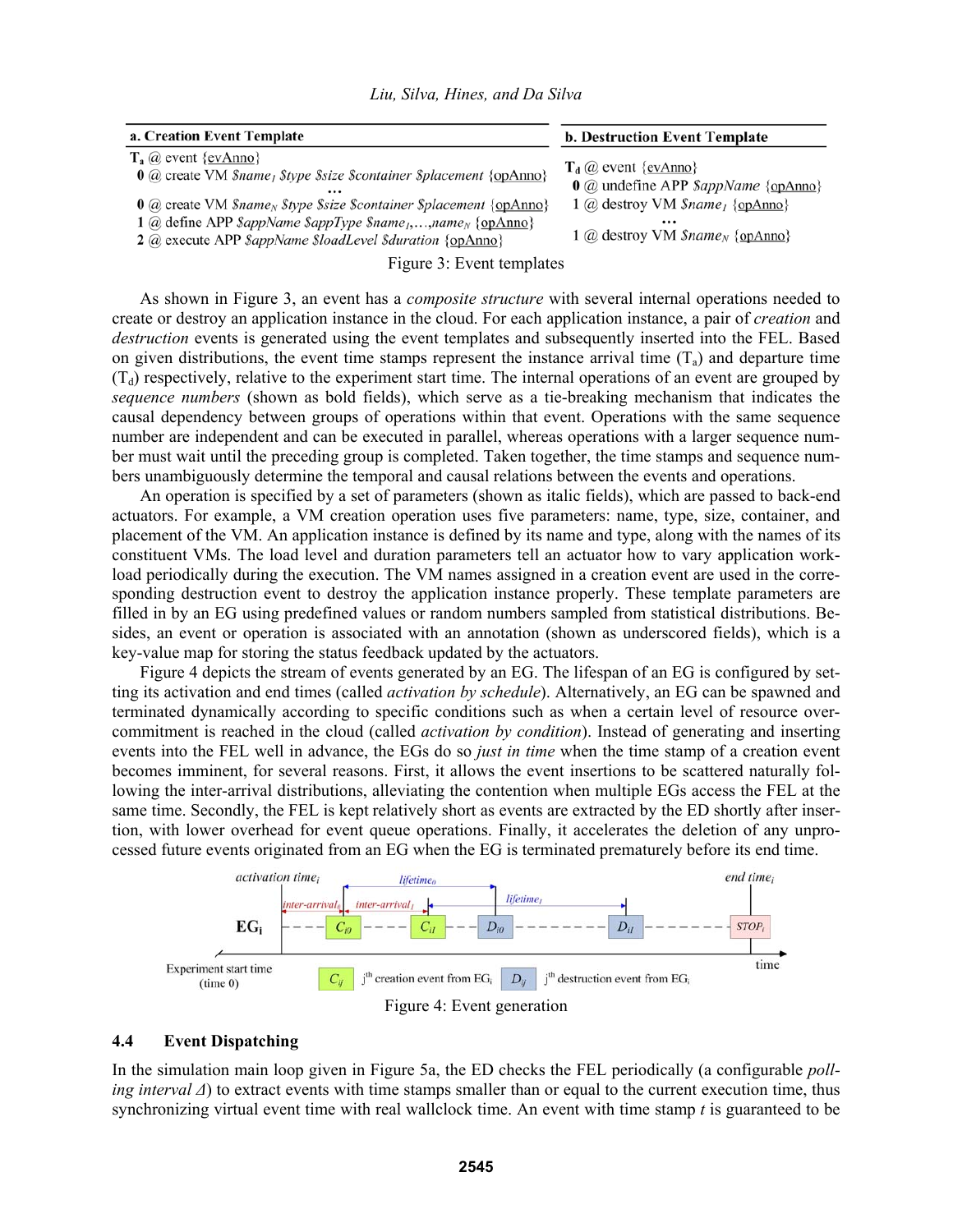processed by the ED no later than wallclock time  $(t + \Delta)$ . This polling interval should be chosen to strike a balance: a small value improves the timeliness of event retrieval, but wasting ED cycles that could otherwise be spent on event dispatching; whereas a large value increases execution efficiency, but at the cost of reduced responsiveness. In practice, this interval is usually set to be a couple of seconds.

| a. ED - Simulation Main Loop<br>b. OD - Operation Dispatch Flowchart                         |                                                           |  |  |  |
|----------------------------------------------------------------------------------------------|-----------------------------------------------------------|--|--|--|
| Input: $\Delta$ (FEL polling interval)                                                       |                                                           |  |  |  |
| Input: <i>evIdx</i> (event index into PEL)<br>1. while <i>termination</i> $flag == false$ do |                                                           |  |  |  |
| $current$ time = time elapsed since experiment start time                                    | //retrieve event from PEL                                 |  |  |  |
| 2.                                                                                           | 1. $event = PEL[evIdx]$                                   |  |  |  |
| publish current time in datastore<br>3.                                                      | 2. $opg =$ divide operations into groups of same sequence |  |  |  |
| <i>next time</i> = minimum event time stamp in FEL                                           | for each group in opg do                                  |  |  |  |
| 4.                                                                                           | 3.                                                        |  |  |  |
| while current time $\le$ next time do                                                        | for each $op$ in group do //parallel dispatch             |  |  |  |
| 5.                                                                                           | 4.                                                        |  |  |  |
| //wait for next future events<br>sleep( $\Delta$ )<br>6.                                     | 5.<br>spawn an actuator to execute op asynchronously      |  |  |  |
| 7.                                                                                           | if <i>op</i> is of type "execute APP" then                |  |  |  |
| <i>current_time = current_time + <math>\Delta</math></i>                                     | 6.                                                        |  |  |  |
| publish current_time in datastore                                                            | 7.                                                        |  |  |  |
| 8.                                                                                           | $barrier = false$                                         |  |  |  |
| 9.                                                                                           | 8.                                                        |  |  |  |
| end while                                                                                    | else                                                      |  |  |  |
| 10.                                                                                          | 9.                                                        |  |  |  |
| <i>current events</i> $=$ extract all current events from FEL                                | $bar = true$                                              |  |  |  |
| 11.                                                                                          | 10.                                                       |  |  |  |
| <b>if</b> current events $!=$ $\emptyset$ then                                               | end if                                                    |  |  |  |
| 12.                                                                                          | end for each                                              |  |  |  |
| append current_events to the end of PEL                                                      | 11.                                                       |  |  |  |
| $sg =$ divide <i>current</i> events into simultaneous groups                                 | 12.                                                       |  |  |  |
| 13.                                                                                          | if <i>barrier</i> == true then                            |  |  |  |
| 14.                                                                                          | 13.                                                       |  |  |  |
| for each group in sg do                                                                      | wait for group completion //inter-group barrier           |  |  |  |
| for each event in group do //parallel dispatch                                               | end if                                                    |  |  |  |
| 15.                                                                                          | 14.                                                       |  |  |  |
| spawn an OD to process event asynchronously<br>16.                                           | 15. end for each                                          |  |  |  |
| 17.<br>end for each                                                                          |                                                           |  |  |  |
| 18.<br>end for each                                                                          |                                                           |  |  |  |
| set termination_flag if the stop condition is met<br>19.                                     |                                                           |  |  |  |
| 20.<br>end if                                                                                |                                                           |  |  |  |
| 21. end while                                                                                |                                                           |  |  |  |
| Figure 5: A skeleton of event and operation dispatch algorithms                              |                                                           |  |  |  |

In addition, the ED's current execution time, called *ED time*, is published to the datastore periodically (line 3, 8). The ED time defines a moving lower bound on the time stamps of events that can be safely inserted into the FEL without causing causality errors during event processing. On the other side, an EG ensures that the future events to be inserted are always scheduled after the present ED time, regenerating the events if necessary. This timing service is especially useful in large-scale distributed experiments where the ED and EGs are hosted on different machines without a shared clock. The current events extracted from the FEL are appended to the PEL and divided into *simultaneous* groups (line 12-13). For each group, a set of ODs is spawned to process the simultaneous events in parallel (line 16). The simulation is terminated when all the stop events are executed or when a user-specified stop time is reached (line 19).

As shown in Figure 5b, an OD retrieves the event scheduled for it from the PEL, dispatching groups of operations with the same sequence number to concurrent actuators (line 5). Note that the actuator created to execute/monitor an application instance is completely detached from the OD and continues to run in the back-end until the instance is destroyed at departure time, while the actuators created for other types of operations are joined by the OD when the operations are done, using a barrier to ensure causal consistency between consecutive operation groups (line 12-14).

## **4.5 Experimental Control**

The HIL simulation includes several mechanisms for adaptive experimental control, as follows.

 **Parallelism control**. The simulation achieves event-level parallelism by processing *simultaneous* events concurrently. In a statistical sense, the number of simultaneous events increases with the number of event sources, as multiple streams of events are merged in the FEL. To increase event parallelism further, the front-end allows those events scheduled close enough with each other to be considered as simultaneous, as long as the difference between their time stamps is below a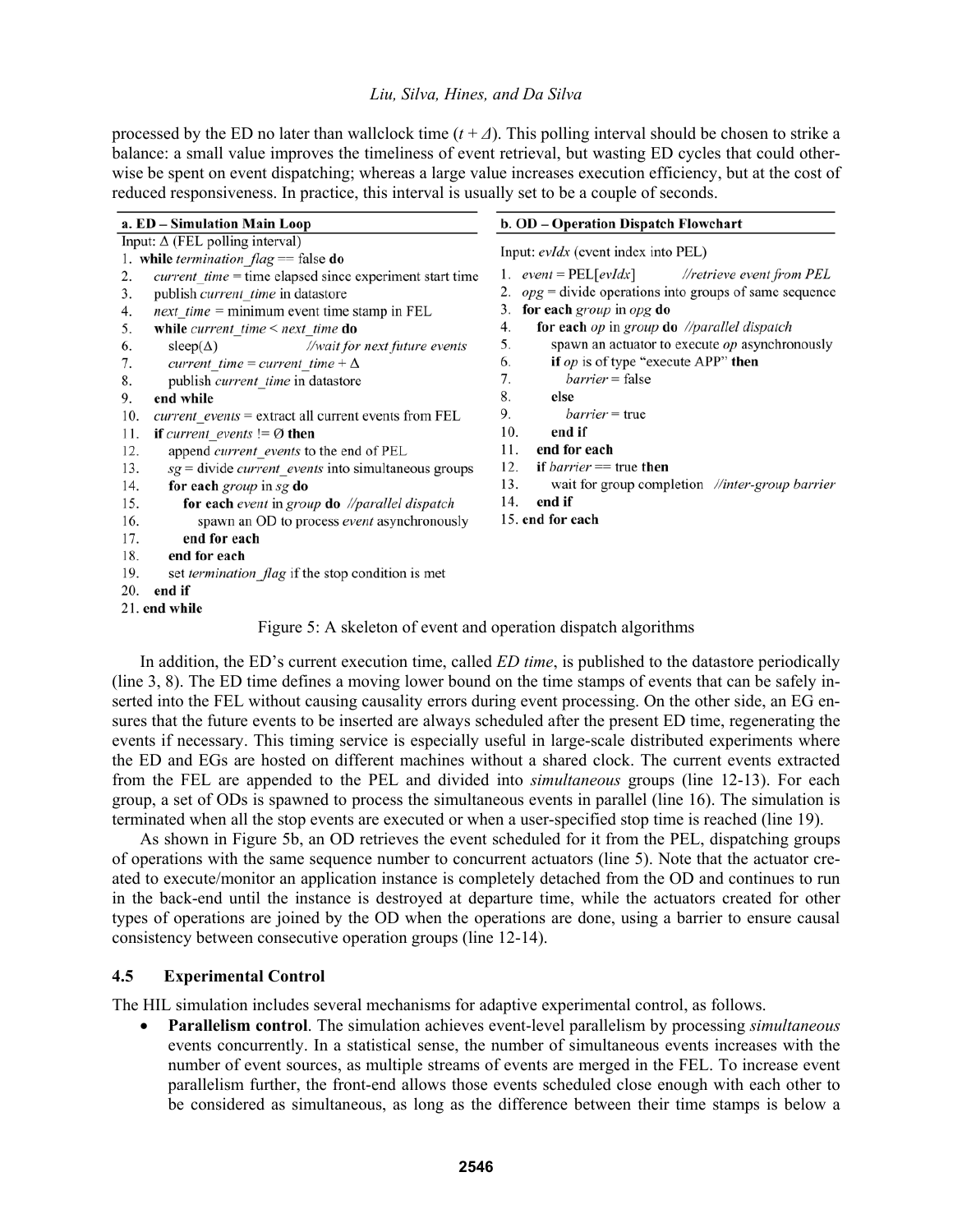predefined *time tolerance threshold*, exploiting the temporal uncertainty in the arrival and departure of application instances to improve simulation efficiency. This approach can find analogy in other works (e.g., Fujimoto 1999; Loper and Fujimoto 2004). As the application instances have a much longer lifetime than the threshold, the resulting perturbation is negligible. Furthermore, an event is annotated with its actual dispatch time, which can be used as the effective time stamp of the event in replay mode to ensure experiment repeatability. On the contrary, the front-end can also put an upper bound on the number of simultaneous events processed at any time, enabling one to effectively control the maximum degree of event parallelism in an experiment. This parallelism control provides the adaptability needed to conduct experiments in clouds with restrictions on the number of VMs that can be created in parallel at a time.

- **Flow control**. Before an actuator creates a VM, the request is filtered by an admission control module at the back-end, as illustrated in Figure 2. This module keeps track of the number of VMs currently active in the overall experiment and on a per VM container basis. The ED is informed when these numbers reach predefined limits. Consequently, the ED starts to drop the creation and destruction events of newly arrived application instances, while allowing the destruction events to pass through for those instances that already existed. The dispatching of creation events is resumed once some of the existing VMs depart the cloud. This flow control mechanism can help contain cost for experiments in commercial clouds and prevent running out of resources in prototype cloud testbeds that do not have internal admission control capabilities.
- **Rejection and Failure response**. If an application instance fails in the cloud due to the rejection or failure of some of its VMs, the event/operation status is updated based on feedback from the actuators. Accordingly, the OD schedules a *transient event* to clean up any dangling VMs in that rejected/failed application instance and deletes the original destruction event in the FEL. This has the effect of moving the original destruction event to the present execution time. Purging the dangling VMs allows resources to be released quickly, making room for new application instances and reducing the experiment cost incurred.
- **Replay control**. Deterministic replay is achieved by loading the events processed in a previous experiment directly from a static source *without* regenerating the random numbers. If a positive tolerance threshold was used in the original experiment, it is reset to zero during replay to eliminate the uncertainty in event time stamps. Based on the status of the events and their operations, a replay can be controlled to create the exact conditions observed previously. Depending on the purpose of the replay, for example, the events could be scheduled at their original time stamps or at the recorded dispatch times. Those events dropped in the previous experiment would also be dropped in the replay. Moreover, the front-end could inject specially synthesized events into the cloud to reproduce the effect of previous VM rejections and failures.

# **5 EXPERIMENTAL RESULTS**

The simulation engine was implemented in Python using multiprocessing. To demonstrate the front-end capability of synthesizing resource usage patterns, experiments were conducted over a period of 10 hours in a cloud testbed with three IBM BladeCenter HX5 servers running Red Hat Enterprise Linux 6.2 KVM hypervisors. The front-end and the Redis datastore were hosted on another server in the same chassis. Each server has two Intel Xeon<sup>®</sup> E7-4800 processors, a 50GB solid state disk, and different amount of memory (from 141GB to 283GB). These servers are connected by a 1GB dedicated Ethernet network.

The test case involved three types of synthetic applications of varied sizes (number of VMs per instance), inter-arrival and lifetime distributions, and workload characteristics. All application instances were created from a common VM image (1 virtual CPU, 192MB virtual memory, and 2GB virtual storage), executing CoreMark and IOzone periodically in an infinite loop throughout its lifetime. Different types of applications were instructed to pass different parameters to the benchmarks to maintain different levels of CPU and disk I/O workload intensity. The experiment was first run in *parallel event processing mode*, using one EG to generate instances for each type of application. Based on the event trace file ob-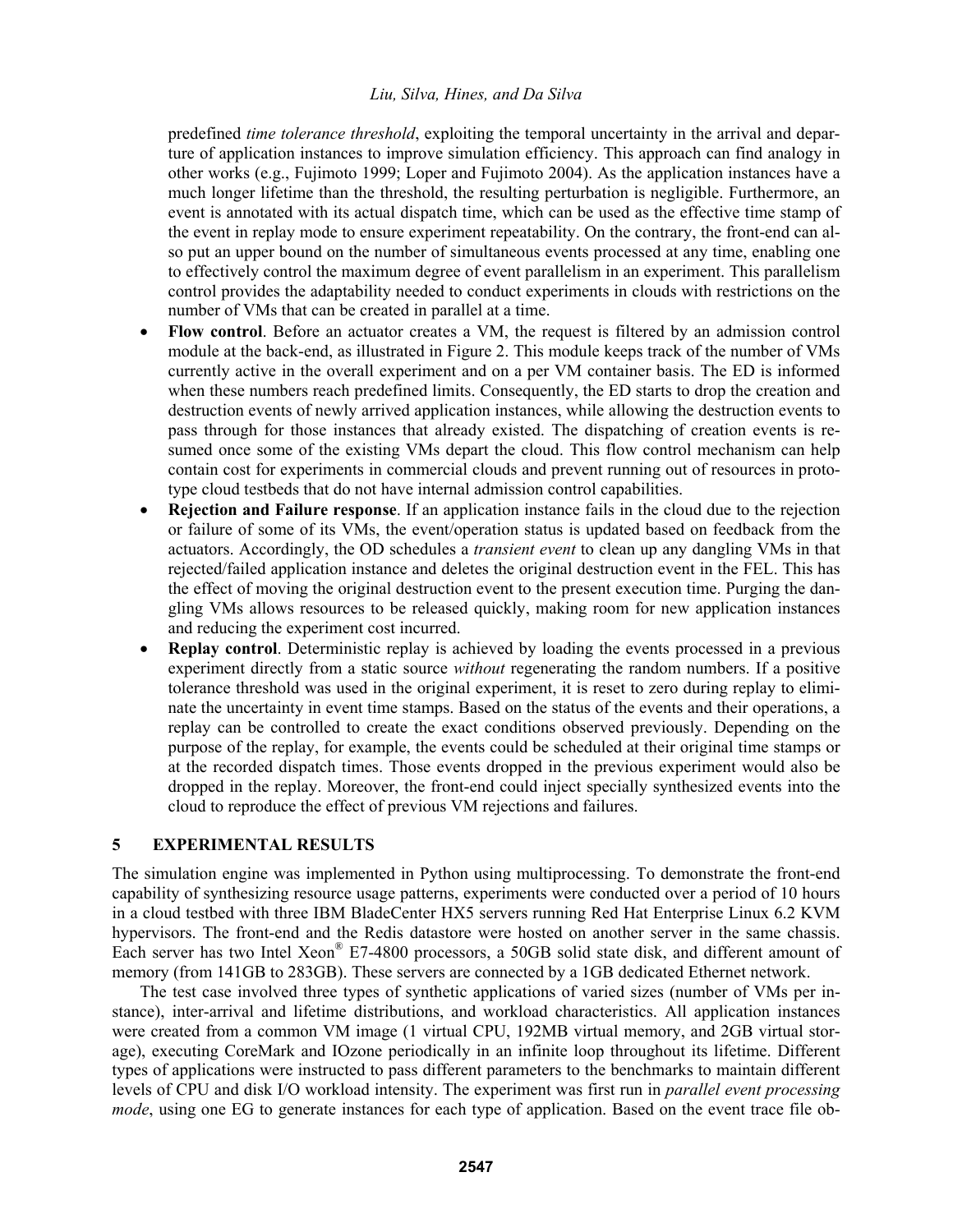tained, the experiment was then replayed using the original event time stamps in *sequential event processing mode* with only one OD. Both runs exploited the operation-level parallelism inherent within each application instance. Table 1 summarizes the EG configuration used in the parallel processing mode.

| EG<br><b>Name</b> | Instance<br><b>Size</b> | <b>Activation</b><br>Time | End<br>Time | Inter-arrival<br><b>Distribution</b> | Lifetime<br><b>Distribution</b>        | <b>Application</b><br>Workload        |
|-------------------|-------------------------|---------------------------|-------------|--------------------------------------|----------------------------------------|---------------------------------------|
| EG1               | 3 VMs                   | 0                         | 600         | Gamma<br>$(\alpha=0.12, \beta=2.08)$ | Gamma<br>$(\alpha=0.36, \beta=166.67)$ | Intensive CPU /<br>low disk I/O       |
| EG2               | 3 VMs                   |                           | 600         | Gamma<br>$(\alpha=0.42, \beta=2.38)$ | Gaussian<br>$(\mu=45, \sigma=5)$       | Moderate CPU /<br>moderate disk I/O   |
| EG3               | 1 VM                    |                           | 600         | Exponential<br>$(\lambda=0.6)$       | Uniform<br>$(a=30, b=60)$              | Intensive CPU /<br>intensive disk I/O |

| Table 1: EG configuration (time unit: minute) |  |
|-----------------------------------------------|--|
|-----------------------------------------------|--|

Figure 6 shows the observed patterns, where the y-axis represents the number of active VMs and the number of each type of application instances attained in the cloud testbed over time. During the ten-hour period, there were 1088 VM creations and 980 VM destructions in the parallel run, whereas the sequential run managed to create and destroy only 528 and 372 VMs respectively (or replaying the events scheduled in the first 247 minutes in the trace file). It is clear that, all other conditions being equal, the parallel event processing mode is able to achieve a much higher throughput than the sequential one (by a factor of 2.3 in this test case), making it more suitable for larger-scale experiments. Moreover, the parallel mode can generate more complex and dynamic resource usage behavior with irregular spikes and valleys, as commonly experienced in IaaS clouds. A detailed validation of resource usage patterns in production cloud environments is beyond the scope of this paper and will be addressed elsewhere.



Figure 6. Patterns obtained in parallel and sequential event execution modes

The length of the FEL was monitored regularly during the parallel run. Thanks to the just-in-time event insertion, the FEL was kept relatively short throughout the experiment with a maximum length of 155 and a time-weighted average length of 75.9 events. In terms of the aggregate memory usage across all front-end processes, the sequential run consumed a maximum of 1.37GB, while the parallel run required a maximum of 1.44GB memory (or a slight increase of 4.73%).

# **6 CONCLUSION AND FUTURE WORK**

With the increasing adoption of the IaaS cloud service model, accurate evaluation of application and system performance on such virtualized infrastructures has attracted considerable interest. This paper pre-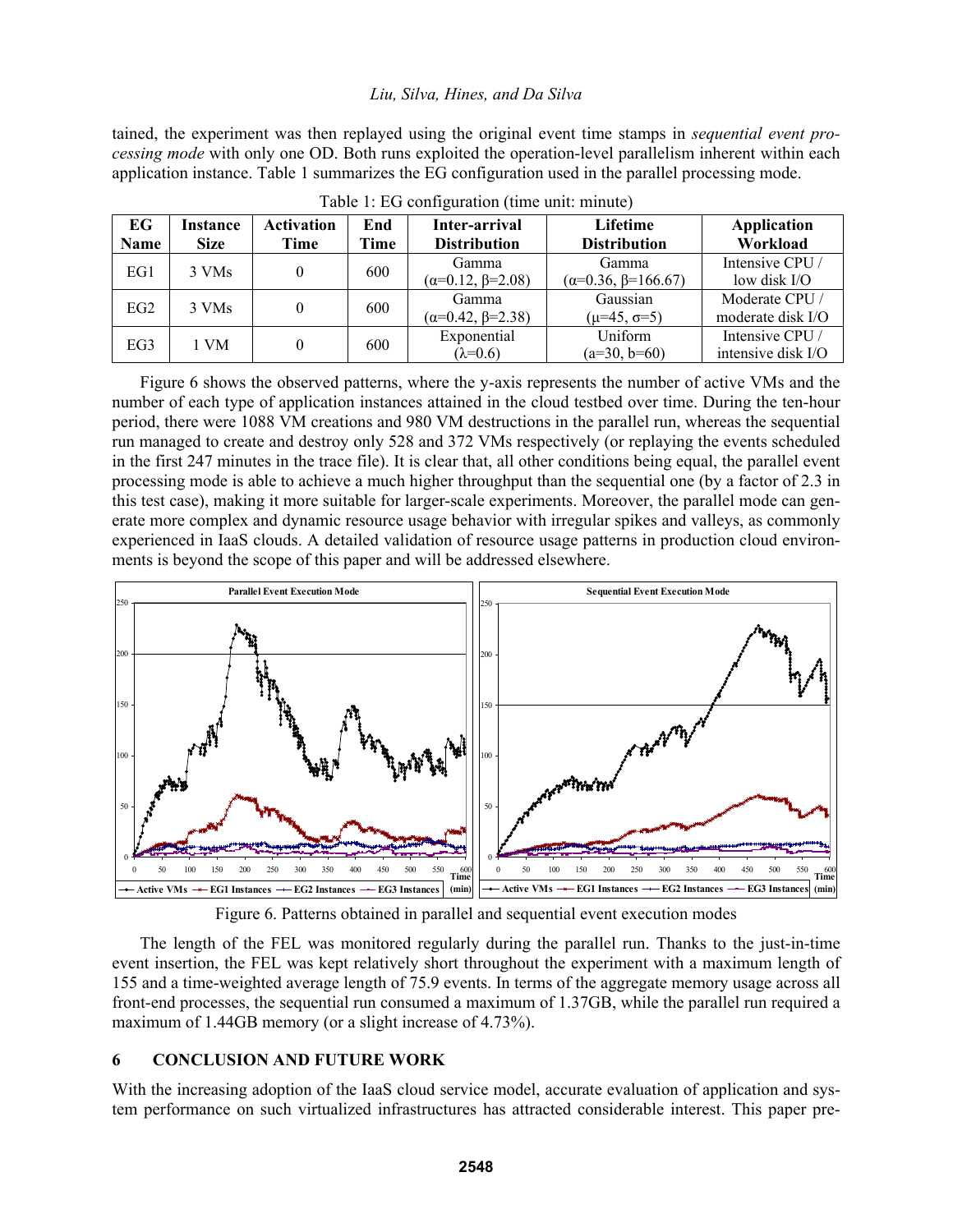sented the HIL simulation technique used in the CloudBench framework for automated benchmarking of IaaS clouds in a scalable, controllable, and repeatable way. By using generic event templates, the technique integrates a cloud- and application-agnostic discrete-event simulation with the cloud infrastructure under test within a closed feedback control loop. It supports the decomposition of complex resource usage patterns into manageable components and provides a mechanism for statistical multiplexing of requests from different types of applications to synthesize realistic and emergent behavior in an experiment. It also exploits parallelism at multiple levels to improve simulation efficiency, while maintaining temporal and causal relationships with proper synchronization. The experiments demonstrated that the technique can synthesize complex resource usage patterns for effective cloud performance benchmarking.

As part of our future research, we plan to extend the technique to use fully distributed event management for higher scalability and to model other resource management activities in IaaS clouds, such as VM migration and image capturing. We also aim to explore the CloudBench capabilities beyond the performance benchmarking arena to orchestrate application deployment within and across cloud infrastructures and to facilitate decision making in the design and implementation of cloud service architectures.

## **REFERENCES**

Amazon Corporation. 2012. Elastic Compute Cloud. Accessed March 19. http://aws.amazon.com/ec2/. Apache Software Foundation. 2012. Hadoop. Accessed March 19. http://hadoop.apache.org/

- Armbrust, M., A. Fox, R. Griffith, A. D. Joseph, R. H. Katz, A. Konwinski, G. Lee, D. A. Patterson, A. Rabkin, I. Stoica, and M. Zaharia. 2009. "Above the Clouds: A Berkeley View of Cloud Computing." Technical Report No. UCB/EECS-2009-28, Electrical Engineering and Computer Sciences, University of California at Berkeley, CA.
- Assuncao, M. D., A. Costanzo, and R. Buyya. 2009. "Evaluating the Cost-Benefit of Using Cloud Computing to Extend the Capacity of Clusters." In *Proceedings of the 18th ACM International Symposium on High Performance Distributed Computing*, 141-150. Munich, Germany.
- Binnig, C., D. Kossmann, T. Kraska, and S. Loesing. 2009. "How is the Weather Tomorrow? Towards a Benchmark for the Cloud." In *Proceedings of the 2nd International Workshop on Testing Database Systems*. Providence, RI.
- Bodik, P., A. Fox, M. J. Franklin, M. I. Jordan, and D. A. Patterson. 2010. "Characterizing, Modeling, and Generating Workload Spikes for Stateful Services." In *Proceedings of the 1st ACM Symposium on Cloud Computing*, 241-252. Indianapolis, IN.
- Calheiros, R. N., R. Ranjan, A. Beloglazov, C. A. F. De Rose, and R. Buyya. 2011. "CloudSim: A Toolkit for Modeling and Simulation of Cloud Computing Environments and Evaluation of Resource Provisioning Algorithms." *Software: Practice and Experience* 41(1):23-50.
- Cooper, B. F., A. Silberstein, E. Tam, R. Ramakrishnan, R. Sears. 2010. "Benchmarking Cloud Serving Systems with YCSB." In *Proceedings of the 1<sup>st</sup> ACM Symposium on Cloud Computing*, 143-154. Indianapolis, IN.
- Chen, Y., S. Iyer, X. Liu, D. Milojicic, and A. Sahai. 2007. "SLA Decomposition: Translating Service Level Objectives to System Level Thresholds." In *Proceedings of the 4th IEEE International Conference on Autonomic Computing*, Jacksonville, FL.
- Chen, Y., A. Ganapathi, R. Griffith, and R. H. Katz. 2010. "Towards Understanding Cloud Performance Tradeoffs Using Statistical Workload Analysis and Replay." Technical Report No. UCB/EECS-2010- 81, Electrical Engineering and Computer Sciences, University of California at Berkeley, CA.
- DayTrader. 2012. "DayTrader A More Complex Application." Accessed March 19. https://cwiki. apache.org/GMOxDOC22/daytrader-a-more-complex-application.html.

EEMBC. 2012. "CoreMark Benchmark." Accessed March 19. http://coremark.org/.

Fathy, H. K., Z. S. Filipi, J. Hagena, and J. L. Stein. 2006. "Review of Hardware-in-the-Loop Simulation and Its Prospects in the Automotive Area." In *Proceedings of SPIE – Modeling and Simulation for Military Applications* 6228:6228E. Orlando, FL.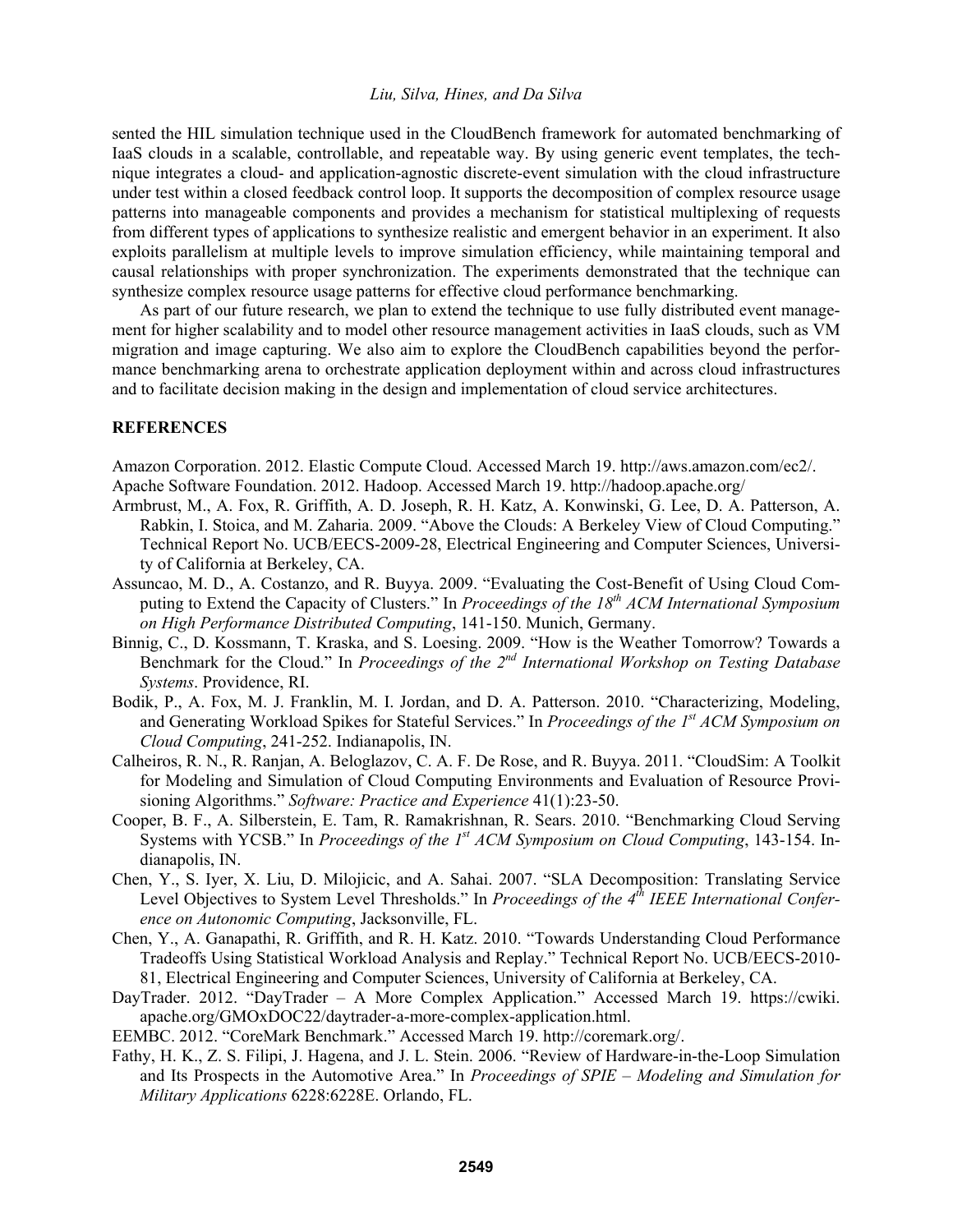- Fujimoto, R. M. 1999. "Exploiting Temporal Uncertainty in Parallel and Distributed Simulations." In *Proceedings of the 13th IEEE Workshop on Parallel and Distributed Simulation*, 46-53. Atlanta, GA.
- Ganapathi, A., Y. Chen, A. Fox, R. Katz, and D. Patterson. 2010. "Statistics-Driven Workload Modeling for the Cloud." In *Proceedings of the 26th IEEE International Conference on Data Engineering*, 87- 92. Long Beach, CA.
- Ghosh, R., K. S. Trivedi, V. K. Naik, and D. S. Kim. 2010. "End-to-End Performability Analysis for Infrastructure-as-a-Service Cloud: An Interacting Stochastic Models Approach." In *Proceedings of the 16th IEEE Pacific Rim International Symposium on Dependable Computing*, 125-132. Tokyo, Japan.
- Hosking, M., and F. Sahin. 2009. "A Discrete Event XML based System of Systems Hardware-in-the-Loop Simulation for Robust Threat Detection." ." In *Proceedings of the 4<sup>th</sup> IEEE International Conference on System of Systems Engineering*. Albuquerque, NM.
- IBM Corporation. 2012a. SmartCloud. Accessed March 19. http://www.ibm.com/cloud-computing/.
- IBM Corporation. 2012b. WebSphere Application Server. Accessed March 19. http://www.ibm.com/ software/webservers/appserv/was/.
- IBM Corporation. 2012c. DB2 Database Server. Accessed March 19. http://www.ibm.com/software/ data/db2/.
- Idziorek, J. 2010. "Discrete Event Simulation Model for Analysis of Horizontal Scaling in the Cloud Computing Model." In *Proceedings of the 2010 Winter Simulation Conference*, Edited by B. Johansson, S. Jain, J. Montoya-Torres, J. Hugan, and E. Yucesan, 3004-3014. Baltimore, MD.
- Iyer, R., R. Illikkal, O. Tickoo, L. Zhao, P. Apparao, and D. Newell. 2009. "VM<sup>3</sup>: Measuring, Modeling and Managing VM Shared Resources." *Computer Networks* 53:2873-2887.
- Jackson, K. R., L. Ramakrishnan, K. Muriki, S. Canon, S. Cholia, J. Shalf, H. J. Wasserman, and N. J. Wright. 2010. "Performance Analysis of High Performance Computing Applications on the Amazon Web Services Cloud." In *Proceedings of the 2011 IEEE 2<sup>nd</sup> International Conference on Cloud Computing Technology and Science*, 159-168. Indianapolis, IN.
- Jayasinghe, D., S. Malkowski, Q. Wang, J. Li, P. Xiong, and C. Pu. 2011. "Variations in Performance and Scalability when Migrating n-Tier Applications to Different Clouds." In *Proceedings of the 2011 IEEE International Conference on Cloud Computing*, 73-80. Washington, DC.
- Jones, R. 2012. "Netperf Benchmark." Accessed March 19. http:// www.netperf.org/.
- Jung, G., K. R. Joshi, M. A. Hiltunen, R. D. Schlichting, and C. Pu. 2008. "Generating Adaptation Policies for Multi-Tier Applications in Consolidated Server Environments." In *Proceedings of the 5th IEEE International Conference on Autonomic Computing*, 23-32. Chicago, IL.
- Ledin, J. A. 1999. "Hardware-in-the-Loop Simulation." *Embedded Systems Programming* 12(2):42-60.
- Li, A., X. Yang, S. Kandula, and M. Zhang. 2010. "CloudCmp: Comparing Public Cloud Providers." In *Proceedings of the 10<sup>th</sup> Annual Conference on Internet Measurement*, Melbourne, Australia.
- Loper, M. L., and R. M. Fujimoto. 2004. "Exploiting Temporal Uncertainty in Process-Oriented Distributed Simulations." In *Proceedings of the 2004 Winter Simulation Conference*, Edited by R. G. Ingalls, M. D. Rossetti, J. S. Smith, and B. A. Peters, 395-401. Washington, DC.
- Mills, K., J. Filliben, and C. Dabrowski. 2011. "An Efficient Sensitivity Analysis Method for Large Cloud Simulations." In *Proceedings of the 4th IEEE International Conference on Cloud Computing*, 724-731. Washington, DC.
- Norcott, W. D. and D. Capps. 2006. "IOzone File system Benchmark." Accessed March 19. http://www. iozone.org/.
- Nunez, A., J. L. Vazquez-Poletti, A. C. Caminero, J. Carretero, and I. M. Llorente. 2011. "Design of a New Cloud Computing Simulation Platform." In *Proceedings of the 2011 International Conference on Computational Science and Its Applications*, LNCS 6784:582-593. Santander, Spain.
- Ostermann, S., K. Plankensteiner, and R. Prodan. 2011. "Using a New Event-Based Simulation Framework for Investigating Resource Provisioning in Clouds." *Scientific Programming* 19:161-178.
- Papp, Z., M. Dorrepaal, D. J. Verburg. 2003. "Distributed Hardware-in-the-Loop Simulator for Autonomous Continuous Dynamical Systems with Spatially Constrained Interactions." In *Proceedings of the*